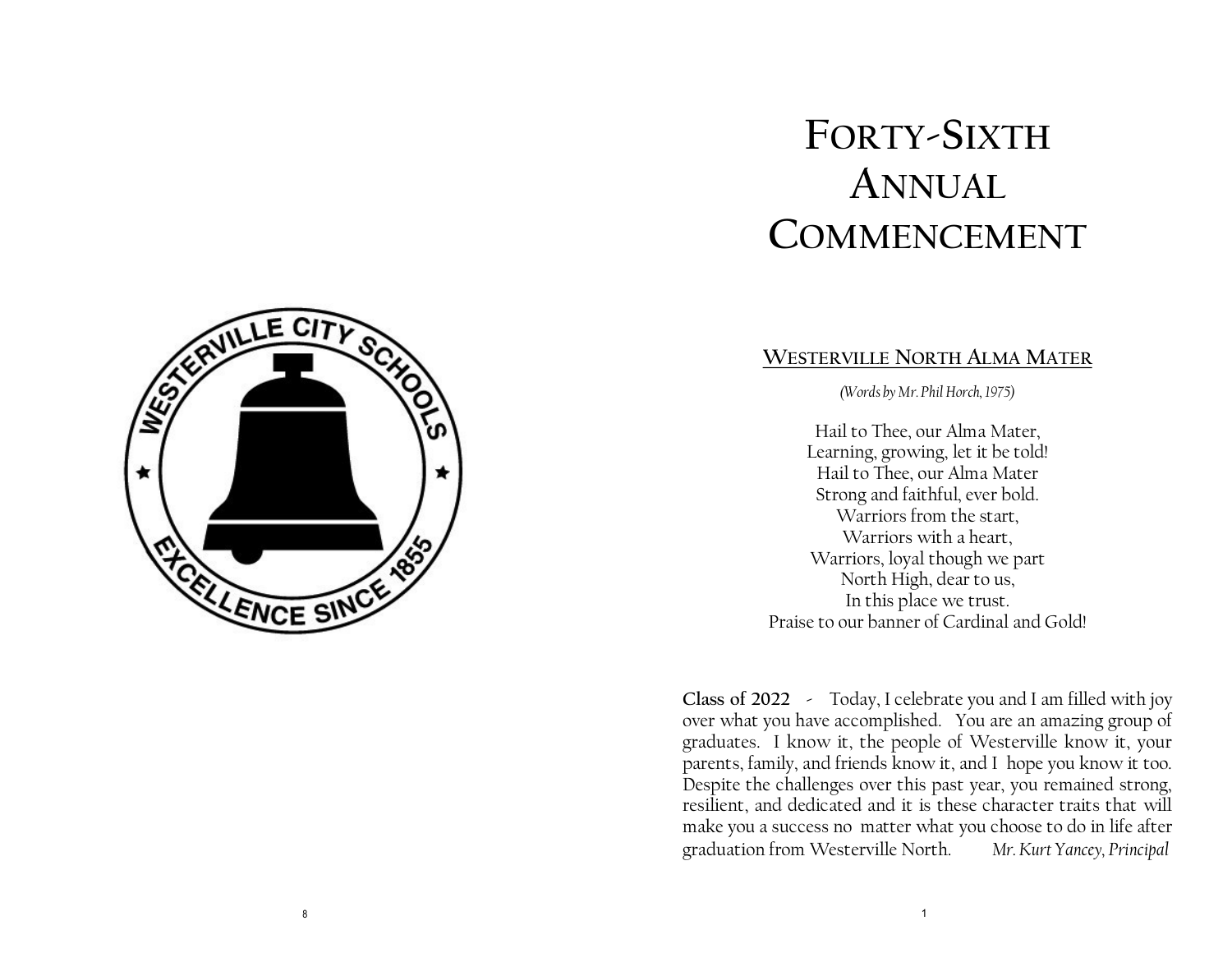## **Commencement Program**

| Westerville North Orchestra Director                                                                                   |  |  |
|------------------------------------------------------------------------------------------------------------------------|--|--|
| Senior Class Officer                                                                                                   |  |  |
| National Anthem "The Star-Spangled Banner" Senior Notables                                                             |  |  |
| Westerville North High School Principal                                                                                |  |  |
| "Reimaging Our Future" Brittany Abston, Sophie Bordron,<br>Damou Sakho and Donovan Varney - WNHS Senior Class Officers |  |  |
| Principal's Remarks and Presentation of Class  Kurt Yancey<br>Westerville North High School Principal                  |  |  |
| President, Westerville Board of Education                                                                              |  |  |
|                                                                                                                        |  |  |

# **Awarding of Diplomas**

Superintendent

| Closing Remarks and Tassel Ceremony Kurt Yancey, Principal |  |
|------------------------------------------------------------|--|
|                                                            |  |

#### **Westerville City Schools Board of Education**

Tracy A. Davidson, President Jennifer Aultman, Vice President Dr. Nancy Nestor-Baker Rev. Vaughn Bell Kristina Meyer

#### **Westerville City Schools Administration**

John R. Kellogg, Ed.D, Superintendent Nicole Marshall, Treasurer

#### **Westerville North High School Administration**

Kurt Yancey, Principal Paul Hershberger, Jr., Assistant Principal Stephanie McGeorge, Assistant Principal Shayna Wade-Argus, Assistant Principal Wesley Elifritz, Athletic Director



#### **Westerville North High School Staff**

Brandon Allen Kyle Baker Bethany Barlow Beth Baryon Michaela Baum Leslie Baumann Erica Beebe Mia Bell Jessica Bey Colleen Biederman Theresa Black Jennifer Bowers Jonathan Boyd Jeffrey Bracken James Brady Amy Brill Elizabeth Brosius Ashley Burrs Michelle Burt Sara Call Kristina Cameron Jennifer Carlson Melanie Celello Julie Chance Joseph Clegg Sara Coan

Brooke Cochran Hali Dallas Brick Davis Adam DeChant Tom Denney Cory Dickman Amal Doom Adam Dross Nikki Dunbar Ann Engelhart Ashley Evans Michelle Feige Laura Ferguson Dan Finan Rebecca Gaffney Elizabeth Gegick Alayna Green Gabe Hall Ben Hartnell Beth Henman Catherine Hoh Sean Hukill Christina Isaacs Katie Johns Bryan Johnson David Johnston

Angela Karow Ryan Keller Elizabeth King Jennifer Kirk Mary Kloepfer Rick Konkolewski Sarah Kuhn Bonnie Leonard Marcus Lingrell Sara Loney Tom Lynch David Mangan Jessica Martin Alexandra Mason Jason McLead Karlee Michel Damon Mollenkopf Andrea Moore Erin Morckel Amanda Mosely Hannah Mossing Eric Nelson Lawrence Pack, II Sarah Painter Kristen Patton Philip Pelzer

Lori Peters Gregory Pilcher Kelly Reed Sean Ring Elizabeth Robinson Deborah Rosensteel John Sands Matthew Schirripa Melissa Simashkevich Jane (Ree) Simpson Douglas Smith Aaron Taylor Julie Taylor Valerie Thompson Shannon Trusley Melissa Tucker Molly Wassmuth Brett Weiss Kristen Whiddon Matthew Whistle Zachary Wilkerson Cassondra Wilson Matthew Wolfe Terry Yates Ashley Young

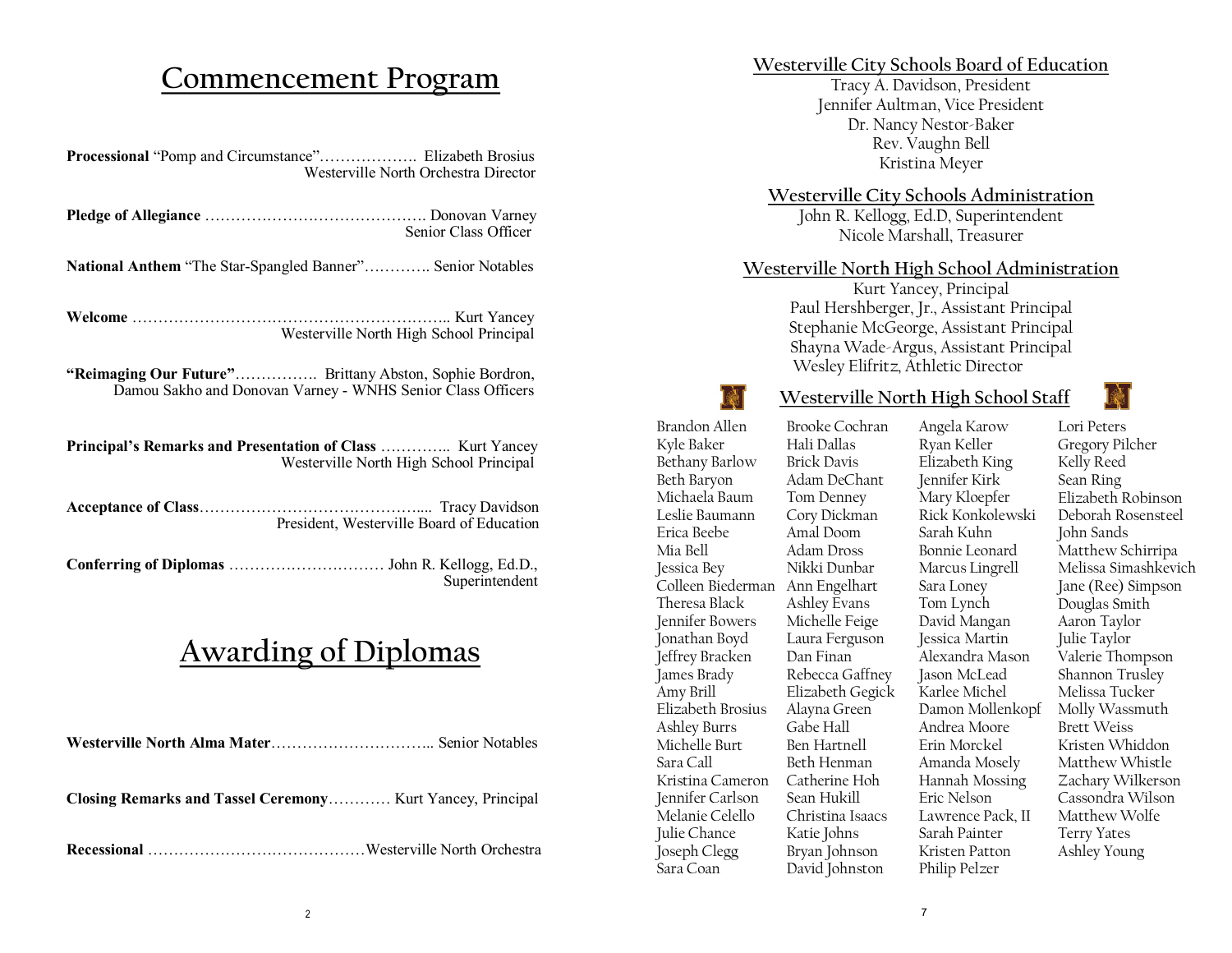Delaney Anne Roush Lee Darcet Kwizera Rwema ~ Ω Damou Sakho Δ Reem Shiehabeldin Salama Δ Adam Ahmed Saleh Michael Mohammed Saleh Robel Tesfazgi Samuel Ω Michael Saah Samukai Madelyn Elizabeth Sanford Jadyn Brienna Sano Ella Grace Saxton Koltyn James Scarantine Matthew Alexander Schirtzinger Max Nicholson Scholl \* Ω Mackenzie Ariel Scott Andrew Lawrence Scurlock \* Δ Ω Caleb Maxwell Secor Noah Allen Sherrard Ω Skylar Marie Silcott Allyn Mae Simon Jermell Montinez Simpson Max Alexander Simpson Matthew James Sliwinski \*  $\Delta \sim \Omega$ Cohen Jacek Smith MacKenzie K Smith Ω Nasiirr Tryeq Smith Nicholas Kegan Smith \* Δ Ω Faith Nicole Snyder Olivia Darlene Snyder Ω Zuhur Abdi Sofe \* ~  $\Omega$ Tsige Hosannah Steen Katherine Elizabeth Stewart Savannah Lynn Stockslager Damian Sebastian Strawser Spencer Raymond Tamburello  $\Delta \sim \Omega$ Khary Patrick Taylor II Zachary Keith Taylor Nicholas Ryan Tener \* Δ Ω Enyonam AkuShika Tengey Mary Allen Tenney \*  $\overrightarrow{\Delta} \sim \Omega$ Iliona Vesa Thaci  $* \sim \Omega$ Rocco David Thomas Andre Michael Thompson Dylan Grey Thompson Elisa Laurene Thompson \*  $\Delta \sim \Omega$ Anastacia Noelle Tomblin \* ¤ Ω Lee Matthew Trimble Nunaa Missy Tsikata \* ~ Ω Alexander McGhee Turner  $* \alpha \sim \Omega$ Sequoyah Pearl Turner Tamia Renee Turner Mackenzie Anne Tyler Δ ~ Ω

Sydney Marie Urban Lucinda Ruth Vande Kieft  $* \sim \Omega$ Eric Joseph Vargo Donovan Russell Varney \*  $\Delta \sim \Omega$ Andre Vasko Emilia Melinda Vennemeyer \* ~ Ω Jonathan Anthony Verduga Samaria Benét Wade Shane Lawrence Waltz Lilyan Diane Ward Zoey Gabrielle Ward \*  $\Delta \sim \Omega$ Connor Michael Warthman Δ Ethan David Weaver \* Δ Ω David Enrique Weimersheimer August Marie Weise Ω Haley Rae Wellman Δ Ω Paige Jo Welsheimer \* Δ Ω Edwin Julian White Shaelyn Amya White Ω Anna Kaitlin Whiting > Δ John Delwyn Whitten Emily Susan Widman Benton James Wilgus Logan Allen Wilson Alexis Marie Wood Ω Bryce Jakob Allen Woodling Alexander William Workman Lucas Joseph Worsham Bonnie Xinying Wu  $\rightarrow$  \*  $\Delta \sim \Omega$ Donald Robert Young Nadiya A Yusuf Ω Yasmin Mohamed Yusuf Khalib Y Yuusuf Jason Taylor Zastudil Nicolas Adam Zickefoose



- Δ AP Award of Distinction
- > Academic Varsity (Top Ten)
- Global Scholar Endorsement
- ~ Honors Diploma
- Ω Medallion of Academic Excellence
	- National Honor Society

#### **WNHS Senior Class Officers**

### **Class of 2022**

Fathi Bilow Abdi Ω Maryama Mohamed Abdi Mohamud Abshir Abdi Najib Ali Abdi Najma Ali Abdi Abel Hailu Abraha Brittany A'Marie Abston Bryce Dominic Abston Logan Paul Adams \* Ω Hamdi Mohamed Ahmed Ilham Omar Sherif Ahmed  $\Lambda \sim \Omega$ Samir Mohamed Ahmed Zakaria Beille Ahmed Muhaymin Alam Alana Lynn Alexander \*  $\sim \Omega$ Nayyar Mohamed Ali  $\Delta \sim \Omega$ Harper Christine Allen Elizabeth Marie Amici Ω Johny Andre Adja Aminata Anne Kaiona Michelle Appling Mackenzie Ann Arnold Ω Hayden James Arrasmith Δ Malachi Xavier Asbury Alandra Lehne Ashley Ashley Elizabeth Austin Ramel Lamont Austin Nicholas Avery Bagby  $>$  \*  $\Delta \sim \Omega$ Giavonni Latrell Hadia Bah Jordan Anthony Baldwin Jenna Leigh Ballinger Sydney Marie Ballinger Bryanna Jo Barozzini Ω Emily Rose Bartholomew >  $*\Delta \sim \Omega$ Madelynn Michele Beck  $* \sim \Omega$ Ellie Marie Bernard \*  $\Delta \sim \Omega$ Miah Lynette Bey  $* \Delta \Omega$ Natnael Tsigab Beyene Jackson William Bichsel Nadiia Bielozub Δ Ω Joshua Gregory Bluemel Asiya Nichole Booth \* Δ Ω Sophie Anais Bordron \*  $\Delta \sim \Omega$ 

囒

Samantha Moon Borghese Ω Abigail Lynn Bosler  $\sim \Omega$ Julianna Mae Kay Botkin Tessa Katharine Bouton Δ Ω Katherine Linh Boyd  $*\Delta \Omega$ Jayden Monte Brandy John Edwin Brown \* Δ Ω Keion Lamar Brown Samantha Paige Buckley  $\Delta \sim \Omega$ Grace Chivoko Burke \*  $\alpha$   $\Delta \sim \Omega$ Zachary William Buss  $\Delta \sim \Omega$ Harrison John Buxton Wyatt Layton Buxton \* Ω Sara Concepcion Calderon Ω Kaia Nicole Calhoun Δ Devon Glen Calloway Christopher Lee Campbell Kirby Arthur Campbell  $* \Delta \Omega$ Jevin Elijah Campbell Brian William Cantwell Spencer McLain Carson Emma Leigh Casey  $Δ ~ √ Ω$ Treana Marie Casey William Matthew Casto  $\sim$ Carlo Louis Ceckitti Ω Maya Janae Chaffin \*  $\Delta \sim \Omega$ Gabriel Oscar Charles Caedan Dayle Chase Zeien Azariah Chase Δ Ω Tatenda Chirume Alyssa Ann Ciroli Katherine Sophia Clark ~ Ω Jessie Lauren Collinsworth Joseph Lee Michael Collinsworth Andrew Lee Cooper Ω Johnathan Lindsey Corthell  $* \sim \Omega$ Elijah Mekhi Cottle Tyra Love Crumrine Damion Antonio Czyzewski Kai Thomas Dages  $* \Delta \sim \Omega$ Christian Neo Dailey Zenab Adam Daldouma Maxwell Sherwood Dannemiller

囒